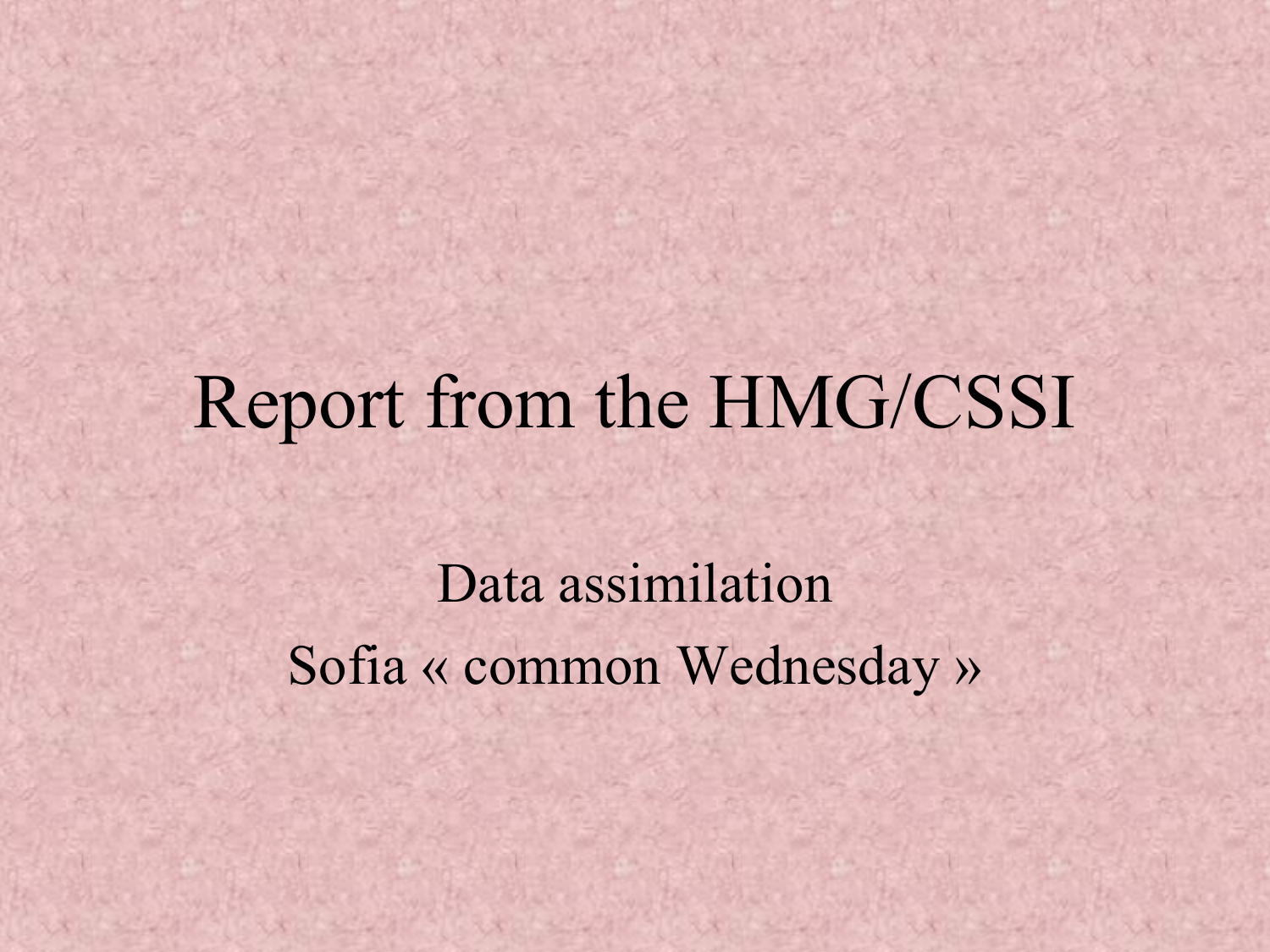#### Past common actions

- Budapest workshop, November 2005
- Radar reflectivity assimilation: Günther Haase, Marian Jurašek, Eric Wattrelot, GMME-team (Véronique Ducrocq, Eric Caumont), September 2005, September/October 2006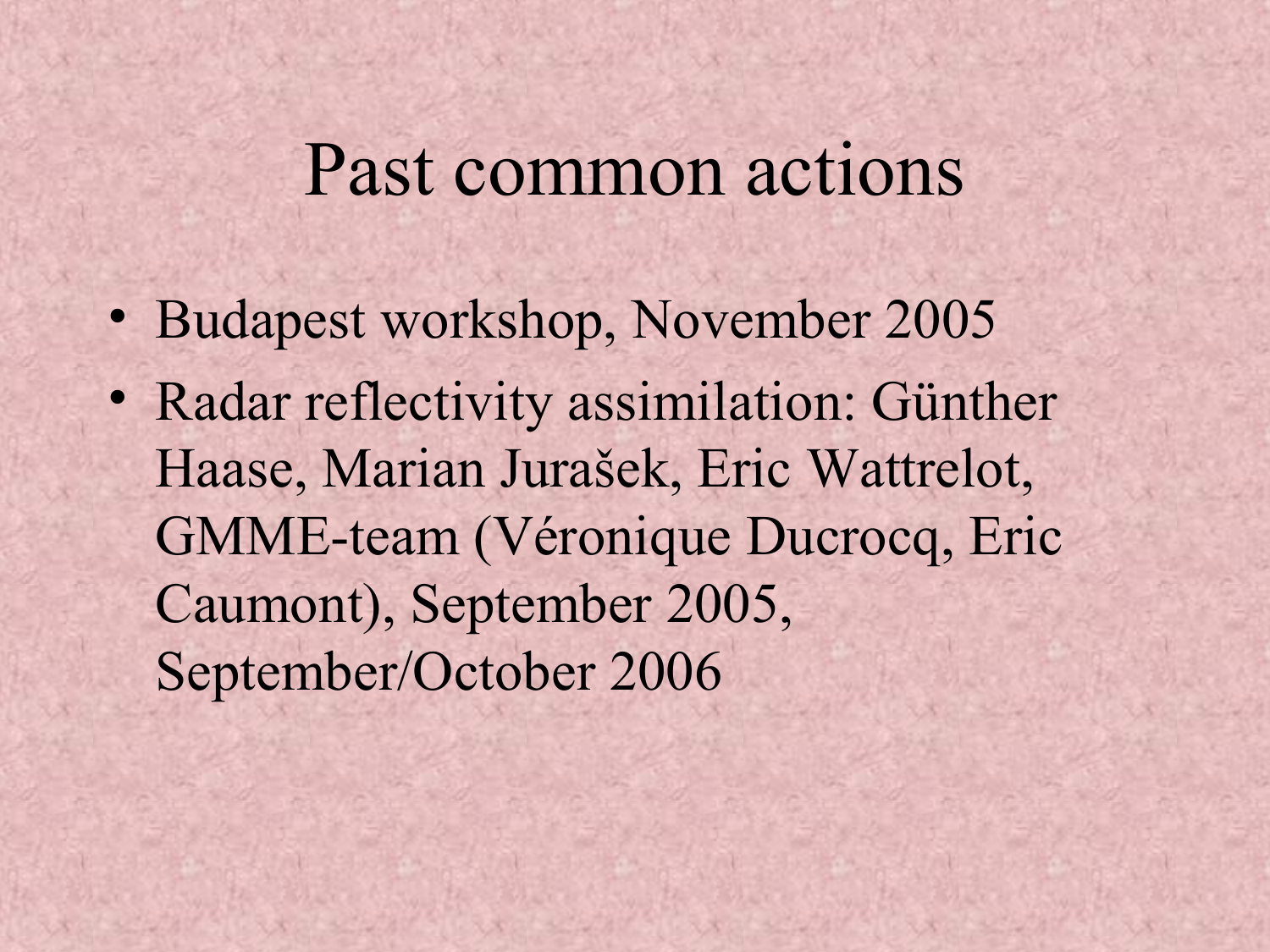## Present/near future

- 3D-VAR/ODB training, Budapest, June 6-10 2006, Hirlam participants  $({\sim}8)$  + Aladin participants  $({\sim}4{\text -}6)$
- Observation operator inter-comparison: *hard* schedule for [Sept-Dec 2006], loop with ECMWF, specific workshop in 2007 ??
- Assimilation of cloudy radiances: Hirlam contacts GMAP (F. Rabier, N. Fourrié) and ECMWF
- Discussions on simplified physics, first for synoptic scale and existing packages, early September, Reading (« Polar simplified physics »): Hirlam, GMAP and ECMWF staff
- Discussion on the strategy for mesoscale D.A.: Friday after EWGLAM, Zürich
- Balance operators
- Wavelet structure functions
- Pure Aladin action: coding the TL/AD SL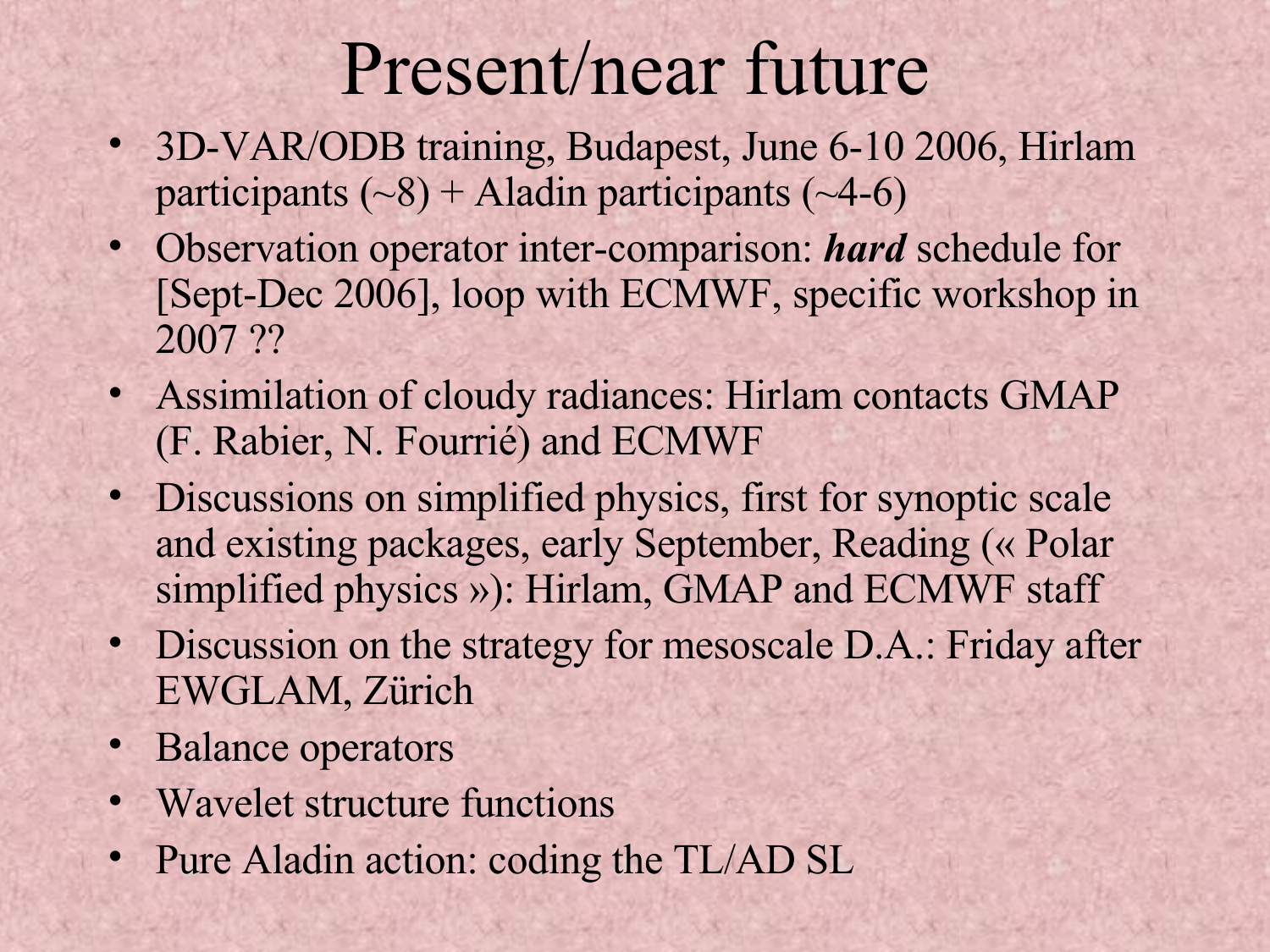### Surface assimilation/ Surfex

- Set a working group to produce a common position paper: GH, FBs, EM, SG, ST, PT, MT, JFG, LK
- First 2 separate papers:
	- How to trigger convergence ?
	- Set scient. And techn. Rules and contraints for coupling btw the surface and the atm. Vertical diffusion
	- Identify possible conflicts between A&H
- Follow-on discussions at a surface dedicated workshop ?